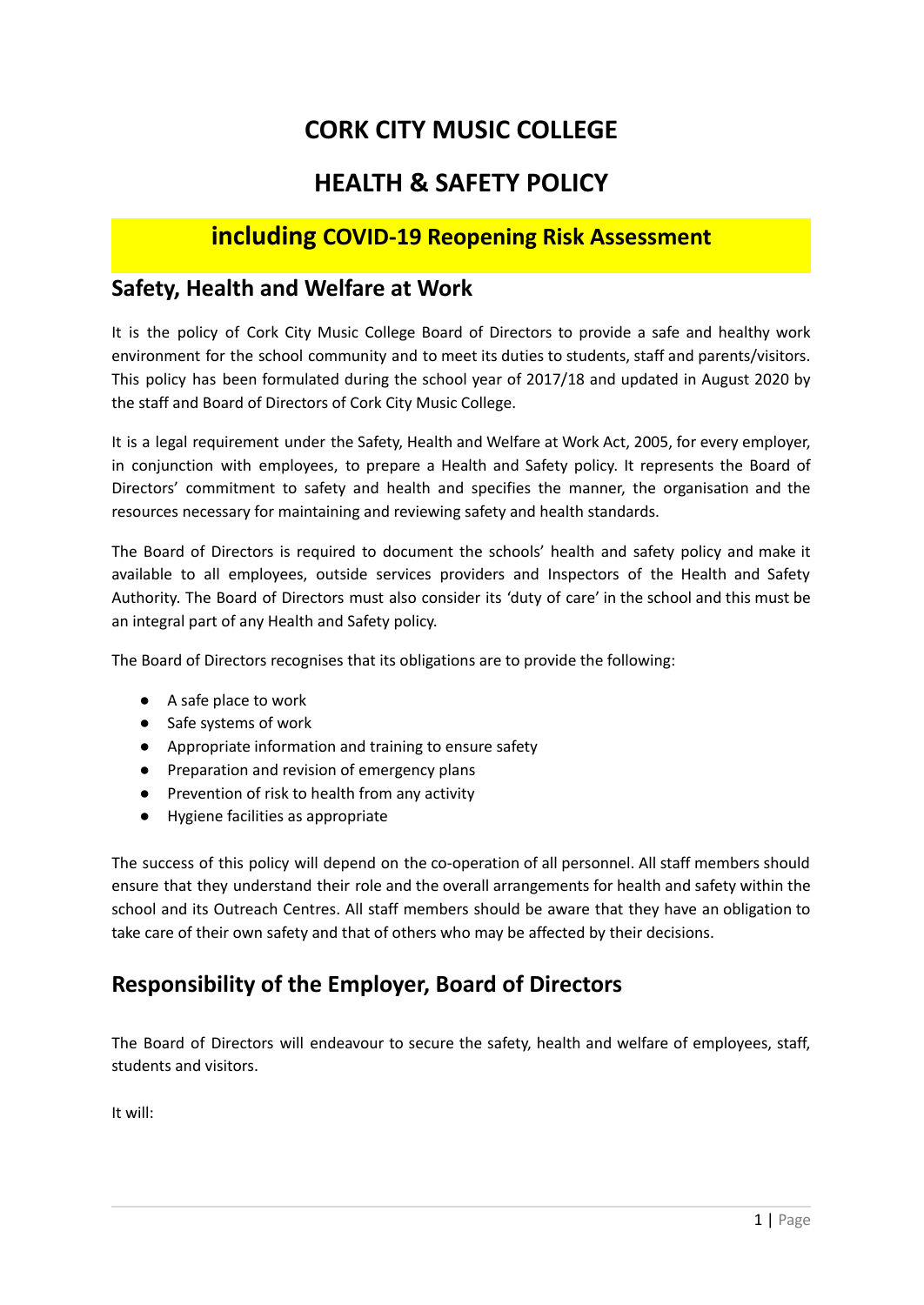- Carry out risk assessments, identify hazards and prepare a safety statement, taking account of the general principle of prevention.
- Management will be fully familiar with the organisation's safety statement and ensure all employees are informed of its contents and any subsequent revisions.
- Employees will be informed of hazards and risks identified, the protective and preventative safety measures, and the names of designated employees representing health and safety processes.
- Organise methods and systems for managing and conducting work activities to ensure, as far as possible, the health and safety of employees.
- Ensure that there are safe means of access and egress to the place of work, and endeavour to ensure that the equipment and facility is safe and without risk to health.
- Prevent, as far as possible, any improper conduct or behaviour likely to put the health and safety of the employees at risk.
- A Health and Safety Committee will meet to review all safety issues and accidents/dangerous occurrences in order to ensure the compliance with the safety statement and relevant legislation.
- Provide written information and instructions regarding the fire safety on the premises to ensure that employees are aware of the actions to be taken in the case of an emergency.
- Ensure that properly maintained fire protection equipment is available and fire routes are kept clear.
- Provide and maintain first aid boxes on the premises.
- Ensure that all employees receive adequate safety training and instruction appropriate to the task performed.
- Will consider any representation about health and safety from any employee.
- Dedicate the resources necessary to ensure, as far as is reasonably practicable, the safety, health and welfare of its employees and visitors to the premises.
- Report accidents and dangerous occurrences to the Health and Safety Authority.

Compliance with the safety statement is the ultimate responsibility of management.

## **Responsibility of Employees**

The Safety, Health and Welfare at Work Act 2005, (Section 13) places a number of obligations on employees while at work. These are:

- To take reasonable care of your own health and safety and that of other personnel who may be affected by your acts or omissions.
- To cooperate with your employer on issues pertaining to health and safety.
- To use any suitable appliance, protective clothing/equipment provided for securing safety, health and welfare.
- To report to management without delay any defects of which you become aware in equipment, place of work or system of work, which might endanger safety, health and welfare.
- Not to intentionally or recklessly interfere with any safety measures provided. Such action will lead to disciplinary procedures.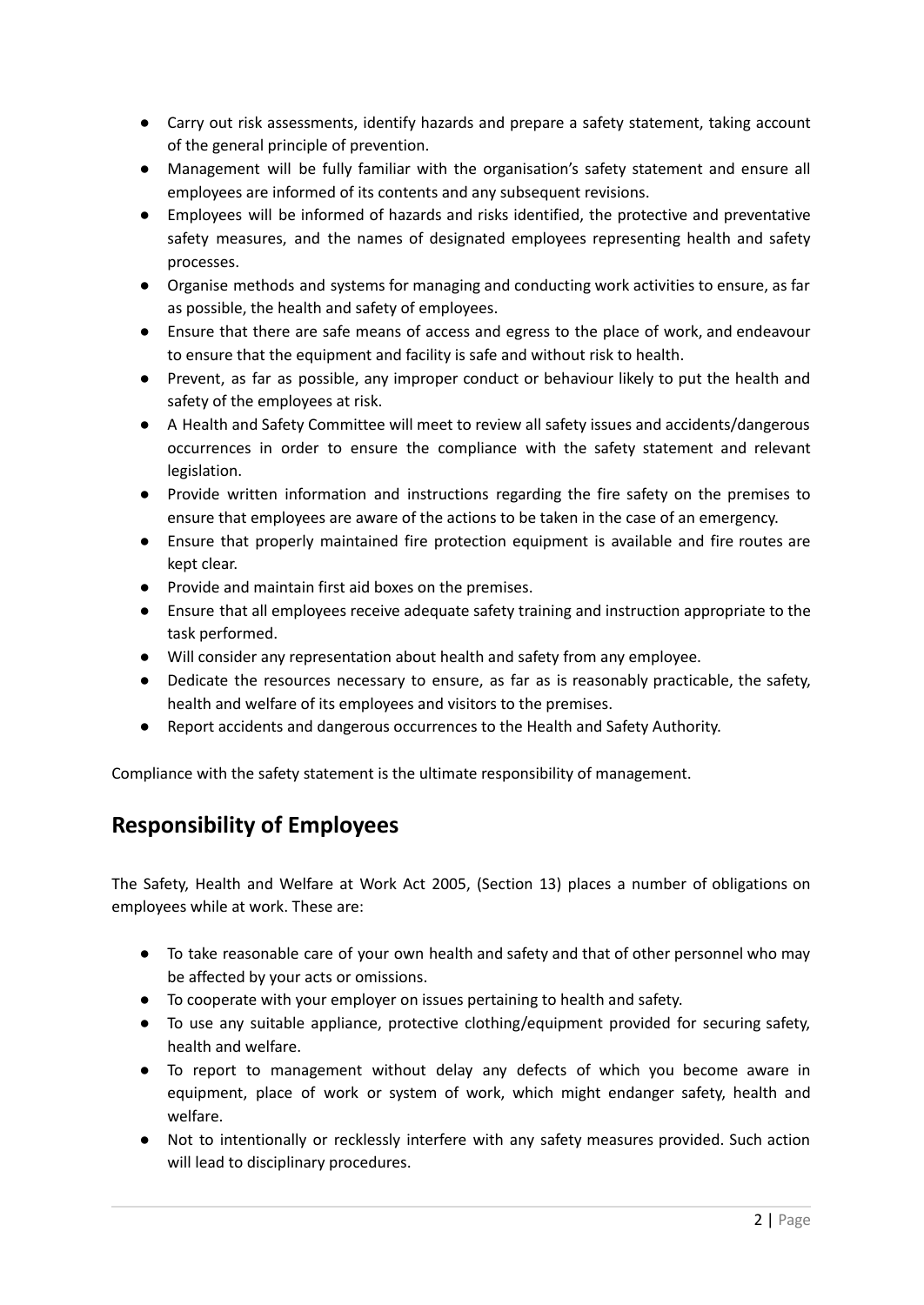- To be familiar with the safety procedures and safe work methods.
- Not to be under the influence of an intoxicant while at work (including drugs and alcohol) and to submit any reasonable tests for intoxicants accordingly.
- To attend and take account of any safety training, particularly where risk assessment states that this training is necessary.
- Not to engage in improper conduct or negative behaviours (including bullying/harassment).
- To immediately report to management or safety representatives, all accidents and near miss accidents.

## **Risk Assessment**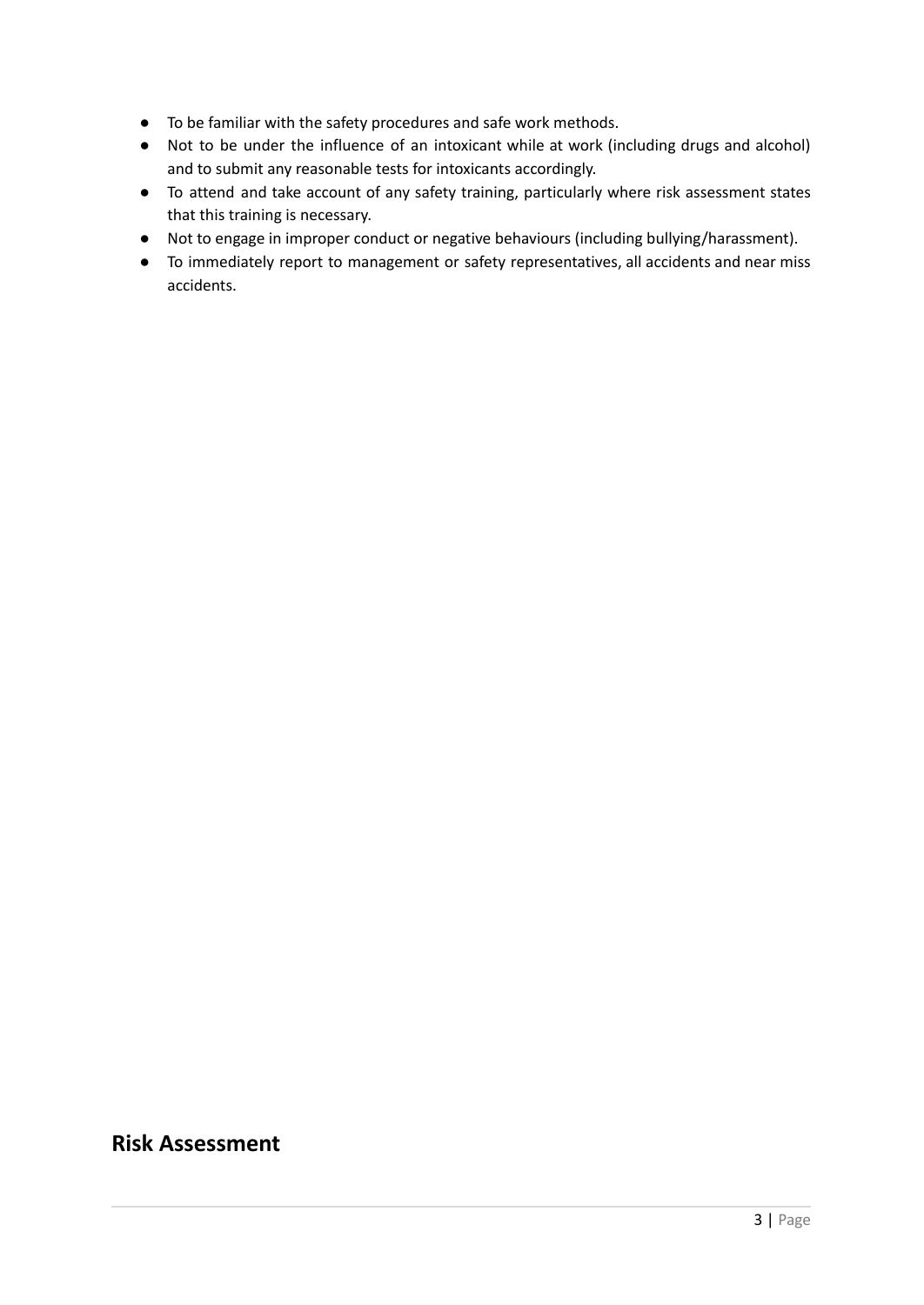Cork City Music College

At Coláiste Éamann Rís, St. Patrick's Road, Cork

Signed: \_\_\_\_\_\_\_\_\_\_\_\_\_\_\_\_\_\_\_\_\_\_\_\_\_\_

Date: \_\_\_\_\_\_\_\_\_\_\_\_\_\_\_\_\_\_\_\_\_\_\_\_\_\_

Risks associated with Outreach Teaching Centres and CCMC Office

| <b>Hazards &amp; Risks</b>                                                                                                        | <b>Preventative Measures</b>                                                                                                                                                                                                        | Those affected by Hazards &<br><b>Risks</b>     |
|-----------------------------------------------------------------------------------------------------------------------------------|-------------------------------------------------------------------------------------------------------------------------------------------------------------------------------------------------------------------------------------|-------------------------------------------------|
| Hazard: Untidy classroom<br>blocking access and egress to<br>piano/ area in which to teach<br>Risk: Trips, slips or falls         | Maintain good<br>housekeeping, ensure chairs<br>are tidied away and/or on<br>desks.<br>Report extremely untidy<br>working areas to<br>management.<br>Ensure school bags and other<br>loose materials are kept in<br>suitable areas. | Employees<br><b>Students</b><br><b>Visitors</b> |
| Hazard: Poorly maintained<br>furniture e.g. piano stools,<br>office chairs, seating for<br>students.<br>Risk: Injury, falls, cuts | Report poor maintenance to<br>relevant authority, i.e. CCMC<br>or relevant school and<br>ensure faulty or poorly<br>maintained pieces of<br>furniture are removed from<br>general circulation until<br>repair.                      | Employees<br><b>Students</b><br><b>Visitors</b> |
| Hazard: Lifting heavy<br>instruments/ sound equipment<br>Risks: Injury to back, limbs etc                                         | Where possible avoid heavy<br>lifting. Use lifts where<br>available. Avoid any carrying<br>by sole individuals                                                                                                                      | Employees                                       |
| Hazard: Negative stress, e.g.<br>repetitive strain injury<br>Risks: Tendonitis etc.                                               | Take regular breaks from<br>sitting in same position or<br>working on computer for<br>long periods of time.<br>Ensure comfortable seating<br>and desk areas.                                                                        | Employees                                       |

General Hazards and Risks that can be avoided by being mindful of the following:

Slips, trips and falls are the second most common type of accident in most places of work. The risk depends on:

● the premises being kept clean, tidy and uncluttered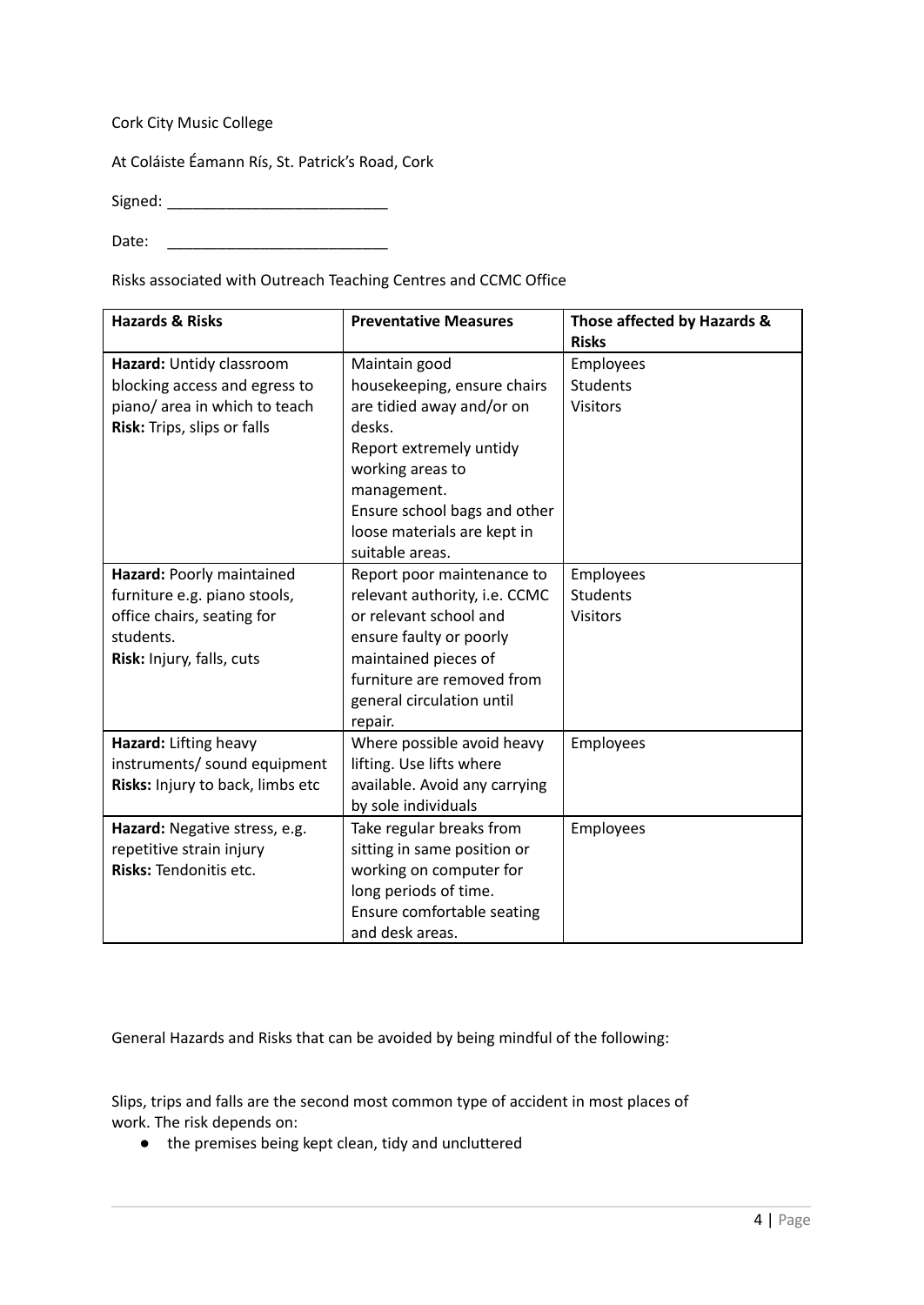- the flooring and stairs being kept in good repair and on the type of flooring used
- the control of other trip hazards
- the quality of lighting
- spillages of liquid being cleaned promptly

The extent of injury may vary from relatively minor to severe, depending on a variety of factors including the nature of the fall, whether at the level or from a height.

# **Cork City Music College**

## **COVID-19 Reopening Risk Assessment**

The following is the COVID-19 risk assessment of Cork City Music College at Coláiste Éamann Rís (CÉR). A COVID-19 Back-to-Work course has been taken by the Principal, Virginia Metcalfe, Vice-Principal, Rebecca Archer and by our Designated COVID-19 Representative/Lead Worker Representative (LWR), Nicola O, Driscoll. CCMC has been prepared with respect to the current recommendations from the HSA in terms of social distancing, sanitary stations, posters, one-way systems, isolation areas and PPE. The best way to prevent person-to-person spread of COVID-19 is to use proper hand hygiene and respiratory etiquette and practice physical distancing.

The following hazards have been identified at the main administrative CCMC centre, Coláiste Éamann Rís, and the response that will be taken to deal with each. Please note that these hazards also exist in our Outreach Network centres and the same procedures outlined here will apply to all centres, unless the procedures of a centre differ on any point. In this situation, CCMC teachers that work in Outreach Centres will liaise with those centres to ensure that they follow the COVID-19 protocols of that centre

### **Hazard 1:**

**Contracting or spreading the COVID-19 by not washing hands or by not washing them adequately.**

### **Who might be harmed?**

Staff, students, parents/guardians, parents/adults dropping off children, visitors to CCMC, outside service workers.

### **How will this be controlled?**

1. Provide a hand sanitation station at the entrance of CCMC and ensure that posters are concise and informative.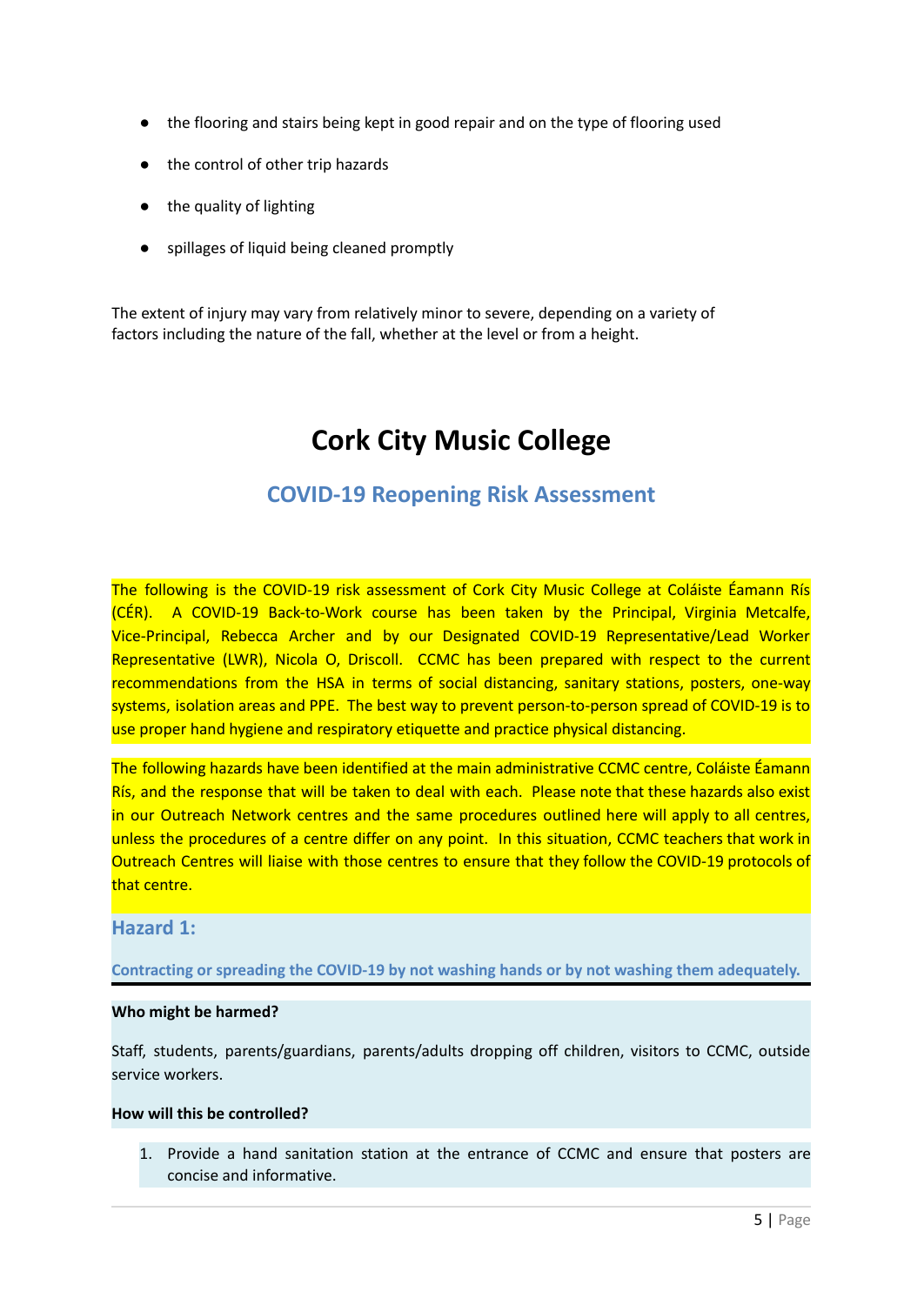- 2. Provide information posters on how to wash hands properly.
- 3. Provide adequate water, soap and drying facilities in CCMC.
- 4. Share the following with parents/guardians/students: 'how to perform hand hygiene effectively': <https://www2.hse.ie/wellbeing/how-to-wash-your-hands.html>

### **What further action will be considered to control the risks?**

- 1. Monitor and supervise at intervals to make sure people are following controls.
- 2. Post signs to remind people to use sanitiser on entering and exiting the building.
- 3. Provide information to the staff about the facilities and remind them to ensure their students are compliant.
- 4. Put in place a mechanism where staff and students can report any issues or problems.

### **Who needs to carry out the action?**

The Principal, Vice-Principal, Designated COVID-19 Representative (LWR) and all staff, where possible, should monitor and encourage correct procedure.

### **When is the action required/how often is the action required?**

- 1. It will be mandatory for all students to bring their own hand sanitiser to each class.
- 2. Teachers and staff will require all students to wash their hands and/or use hand sanitiser before and after each class.

### **Hazard 2:**

**Contracting or spreading COVID-19 in areas of common use and high traffic such as the CCMC classrooms, corridors and office.**

### **Who might be harmed?**

Staff, students, parents/guardians, parents/adults dropping off children, visitors to CCMC, outside service workers.

### **How will this be controlled?**

- 1. Identify areas where people congregate, such as corridors, classrooms, stairs.
- 2. Identify equipment that will be used by multiple people such as staff room items, pianos, printers etc.
- 3. Identify areas which will be touched by multiple people such as door handles and doors, stair rails.
- 4. Identify the number of people in rooms.

### **Control Measures:**

- 1. CÉR lobby is set up for social distancing. Ask all visitors/parents/guardians/students to abide by the rules.
- 2. Encourage parents to drop and go: students should arrive to class exactly at the time prescribed by the College and leave the building immediately at the end of class. Parents/guardians of CCMC students are asked not to enter the building in which classes are conducted. This point is part of the CCMC Enrolment Policy that parents/students (over 18)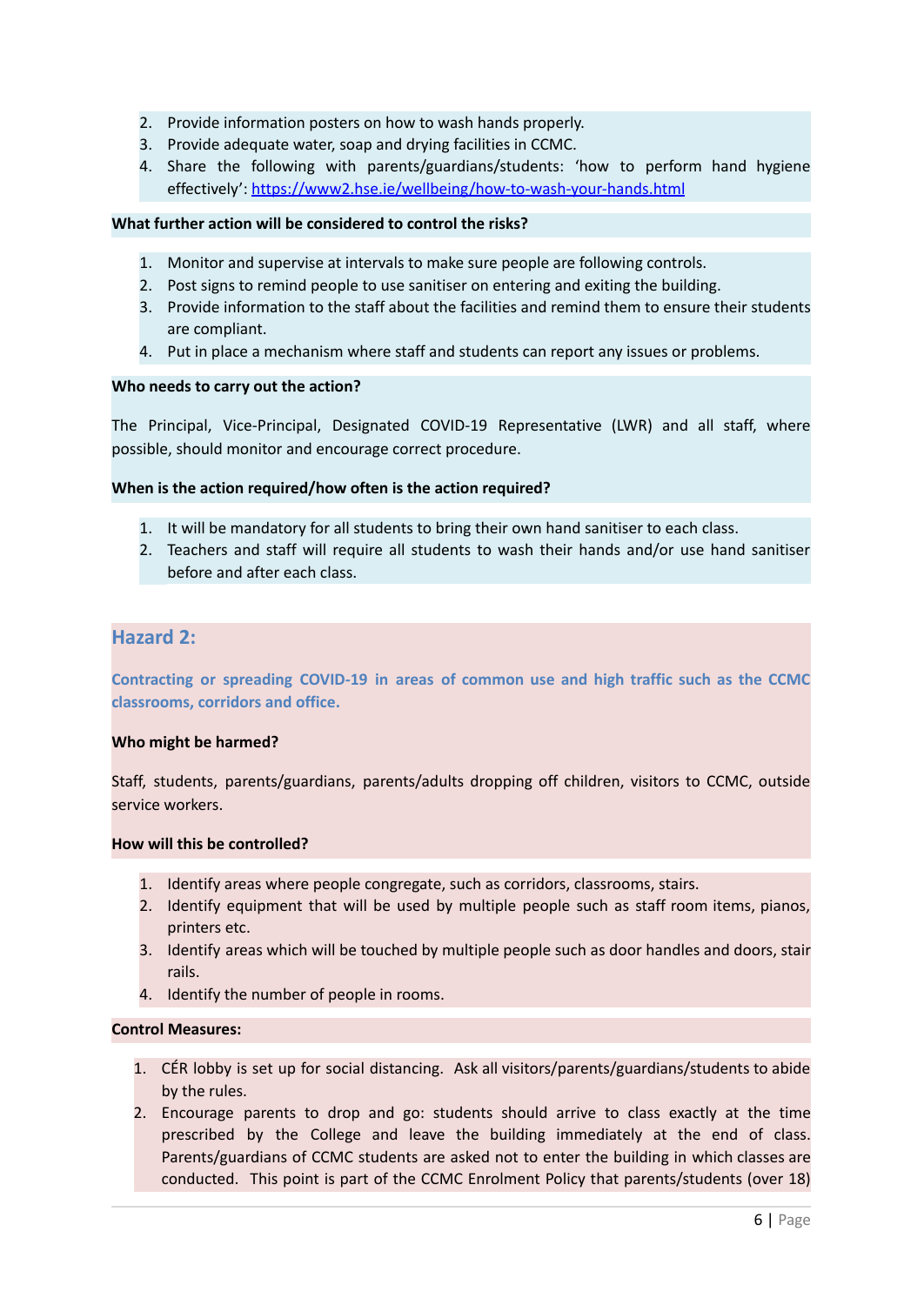must agree to upon registration. Parents/students will be reminded about this at the start of the term.

- 3. Ensure that staff read and sign the COVID-19 rules and regulations.
- 4. One-way system where possible with signs on the corridors and stairs to ensure social distancing.
- 5. Ask parents/students to use the bathroom at home before attending class to limit the number of people using the bathrooms at the centre.
- 6. All teachers must be responsible for their own classroom. A cleaning chart will be filled in after every student and class times will be staggered to allow for this.
- 7. Each teacher will wipe the printer controls with disinfectant after they use it. Cleaning product will be in place for this purpose.
- 8. All teachers will control and clean their classrooms in between students from different families. Windows will be opened to facilitate good air flow where possible. Teachers will give students clear instructions where to stand or sit for the duration of class and students must adhere to this.
- 9. Where teachers are working in rooms nearby each other, group class times will be staggered with a break in between each class to allow for cleaning and to ensure that one group has adequate time to leave before the next group enters.
- 10. Group classes will be limited to six students (with the exception of the Leaving Cert and theory classes) to ensure social distancing. Leaving Cert and theory classes will take place in large rooms in CÉR where the two-metre social distancing rule can be observed in so far as possible.
- 11. Surfaces such as classroom door handles and desks will be disinfected in between classes.
- 12. All students must bring their own materials. It will no longer be possible for the teacher to share their materials. The parents/students will be made aware of this at the start of the term.
- 13. Where applicable, teachers will send notes from classes to parents/guardians via email/WhatsApp/My Music Staff software to avoid cross contamination using copies.

### **What further action will be considered to control the risks?**

- 1. Staff will be reminded regularly about COVID-19 procedures by the Principal, Vice-Principal and LWR.
- 2. Observation of the lobby area, corridors, classrooms and stairs by teacher(s) on duty to monitor compliance.
- 3. Insist that students do not loiter on the premises before or after class.
- 4. Regular cleaning of high traffic areas.

### **Who needs to carry out the action?**

The Principal, Vice-Principal, Designated COVID-19 Representative (LWR) and all teachers on duty on the day.

### **When is the action required/how often is the action required?**

Cleaning should be done in between each class.

All cleaning is to be logged and signed.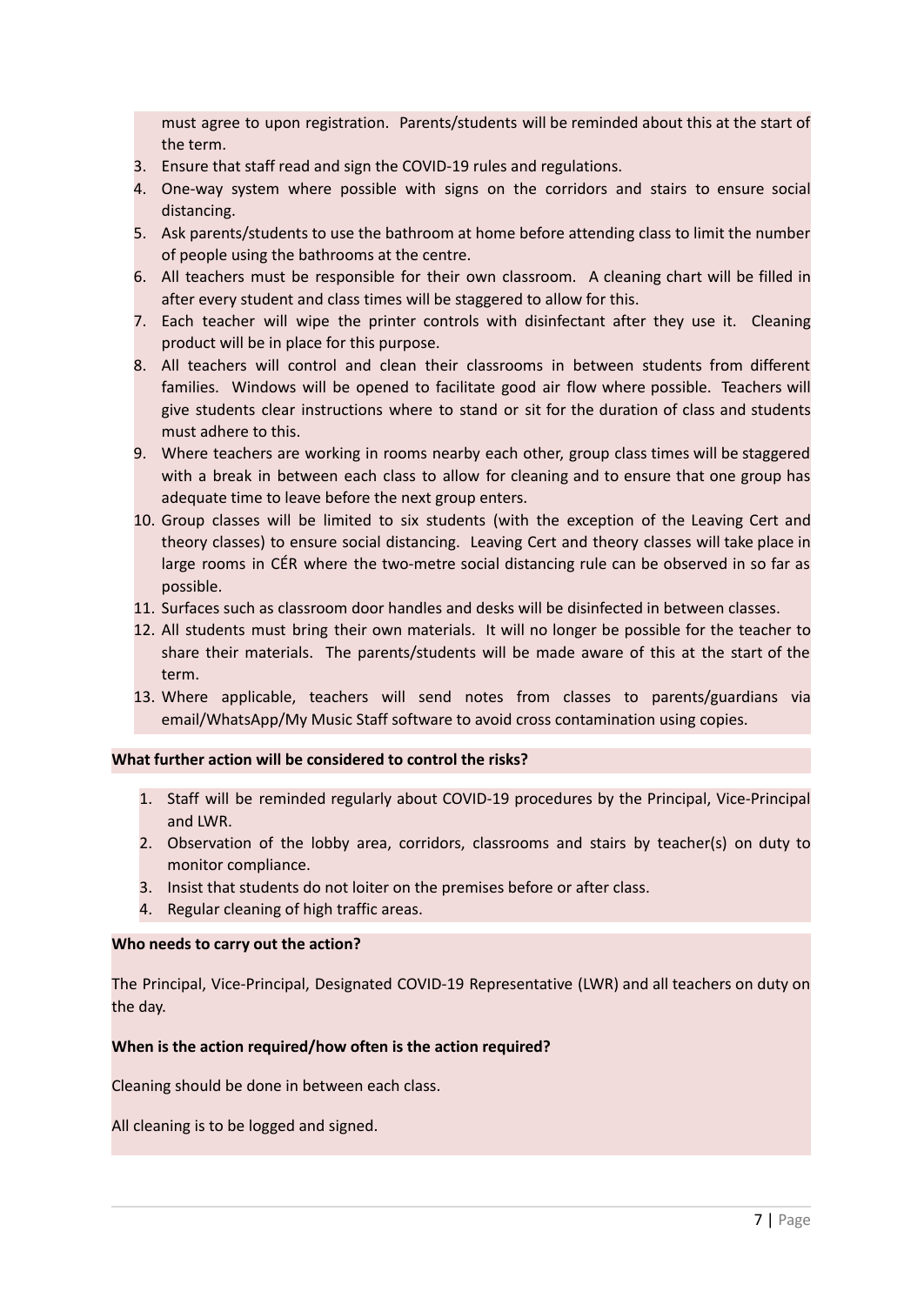### **Hazard 3:**

**A student may present sick or with COVID-19 symptoms and may infect others.**

### **Who might be harmed?**

Staff, students, parents/guardians, parents/adults dropping off children, visitors to the school, outside service workers.

### **How will this be controlled?**

- 1. Before classes start in September, all parents/guardians will be required to sign a form stating that their child is well and does not exhibit any symptoms of COVID-19, and that they have not been in any situation that they are aware of that could have increased their risk of contracting COVID-19. Adult students will be required to sign a similar form on their own behalf.
- **2. All parents/guardians must agree that they will not send their children to lessons if they are unwell or are displaying symptoms of COVID-19, and adult students will not attend class for the same reason. Where enough notice has been given to CCMC that a student is symptomatic and is isolating, teachers will endeavour to provide this student with online classes at the student's regular class time where possible.**
- 3. All students must provide their own facemasks and students aged 13 and over will be asked to wear a facemask while at CCMC and for the duration of their class, unless there is a medical reason not to do so (please inform the office in writing if this is the case). Students that attend CCMC without a facemask may be asked to leave by the teacher. We encourage younger students to wear facemasks where possible.
- 4. In addition to using the hand sanitiser at CCMC, students must bring their own hand sanitiser with them to each class and must use it if requested to do so by the teacher.
- 5. If a student arrives to CCMC unwell or begins to fee unwell during class, the student cannot remain in class and will have to leave. Parents will be contacted and asked to collect their child immediately. In this situation the student will be asked to wear their facemask if they are not already wearing one and to wait in a suitable isolated area designated by CÉR or by the teacher. The student will be encouraged to not touch anything while he/she is in the school.

### **What further action will be considered to control the risks?**

- 1. All students will be asked if they feeling well before class proceeds each week.
- 2. Teachers will use their best judgement if they are worried about the health of a student.
- 3. Teachers are encouraged to become vaccinated against COVID-19.

### **Who needs to carry out the action?**

All CCMC staff and teachers.

### **When is the action required/how often is the action required?**

Every student that attends CCMC must be assessed by their teachers. Where possible, another CCMC staff member may be called upon for a second opinion.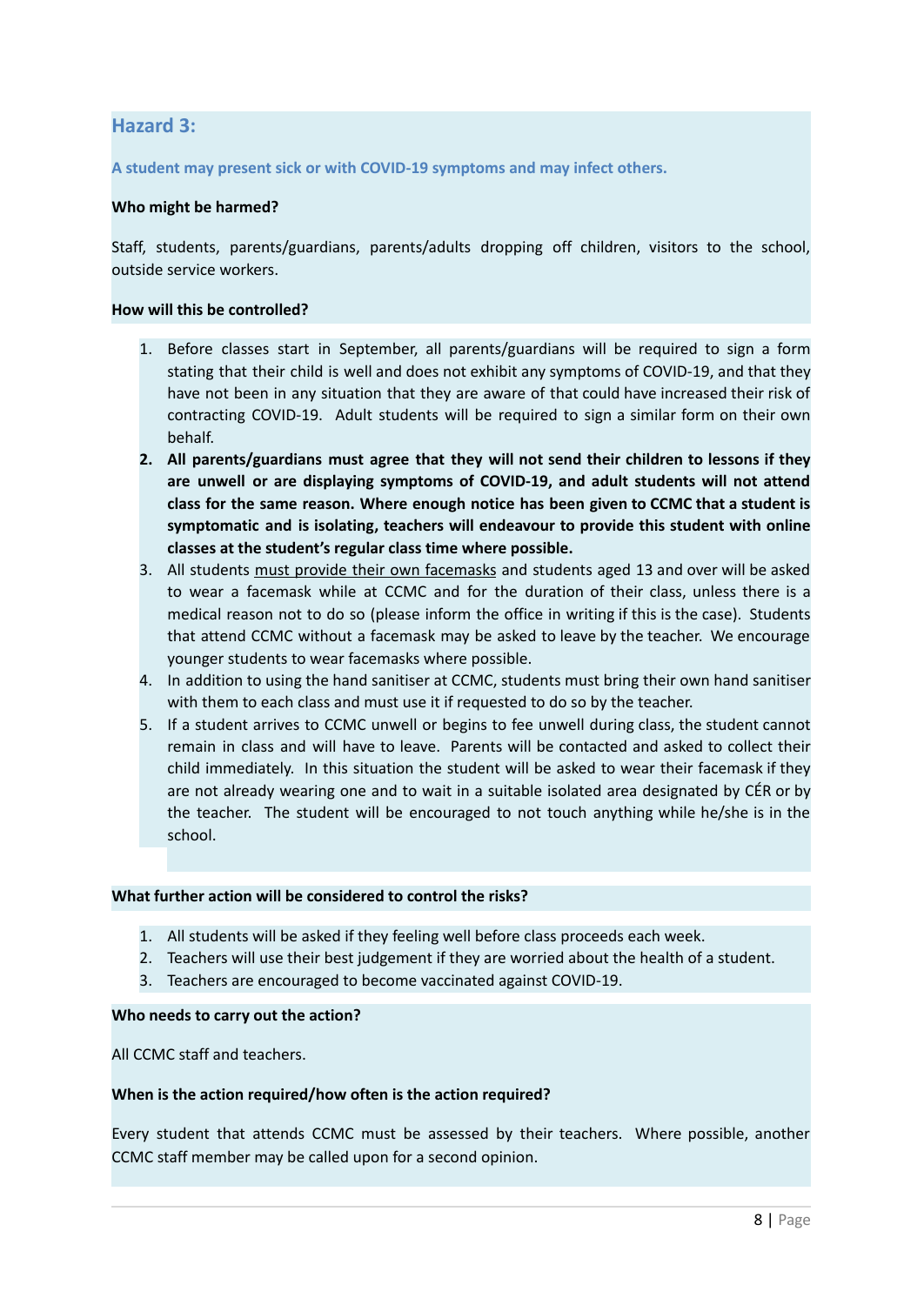### **Hazard 4:**

**A teacher may present sick or with COVID-19 symptoms and may infect others.**

### **Who might be harmed?**

Staff, students, parents/guardians, parents/adults dropping off children, visitors to the school, outside service workers.

### **How will this be controlled?**

- 1. Before classes start in September, all CCMC staff and teachers will be required to sign a form stating that they are well and do not exhibit any symptoms of COVID-19, and that they have not been in any situation that they are aware of that could have increased their risk of contracting COVID-19.
- 2. All CCMC teachers will provide their own facemasks and will wear them where possible while carrying out their duty on behalf of CCMC.
- 3. If a staff member arrives to CCMC unwell or begins to feel unwell during class they will suspend class and parents/guardians of students will be contacted immediately to collect their child. Suspended classes will be rescheduled for the next available date as arranged by the individual teacher.

### **What further action will be considered to control the risks?**

Teachers will be given the option and encouraged to teach online from home if they are worried that they are symptomatic.

Teachers will be reminded on a regular basis of their responsibility to the school, staff and students and of the consequences to all should COVID-19 be introduced into the school.

Teachers are encouraged to become vaccinated against COVID-19.

### **Who needs to carry out the action?**

The Principal, Vice-Principal, LWR and CCMC staff.

### **When is the action required/how often is the action required?**

Whenever necessary.

### **Hazard 5:**

**A visitor/contractor/maintenance worker/supplier may present sick or with COVID-19 symptoms and may infect others.**

### **Who might be harmed and how?**

Staff, students, parents/guardians, parents/adults dropping off children, independent contractors, visitors to the school, outside service workers.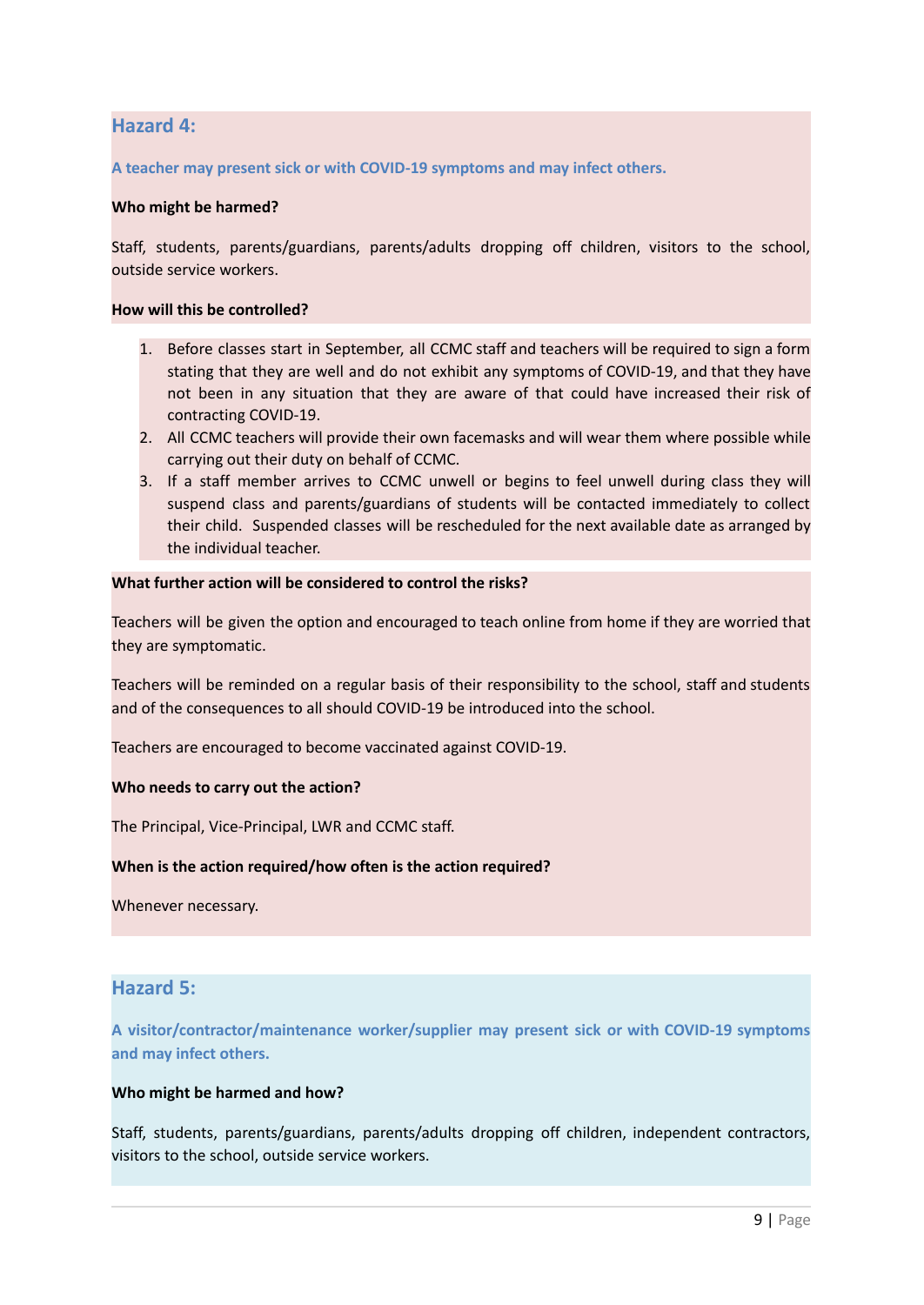### **How will this be controlled?**

- 1. All visitors to CCMC will be discouraged. No visitors will be allowed in CÉR during school hours. If it is absolutely necessary, masks must be worn and the relevant form must be filled out. Contact details must be taken on the Contact Tracing List (Appendix 4).
- 2. All maintenance and other workers will only be allowed access on appointment and after they have completed the relevant paperwork. However, wherever possible, unless it is an emergency, maintenance work will be suspended for the time being.
- 3. All suppliers will be asked to contact us in advance and they will be met outside the building and not permitted to enter.

### **What further action will be considered to control the risks?**

- 1. The above personnel will be contacted before the term starts and made aware of CCMC's COVID-19 policies.
- 2. Signs will be erected at the door and entry will be allowed on appointment only.
- 3. Should maintenance and other workers be required on site, CCMC will endeavour to schedule appointments during quieter periods when fewer classes are being held.
- 4. Teachers are encouraged to become vaccinated against COVID-19.

### **Who needs to carry out the action?**

Principal, Vice-Principal, LWR, and other CCMC staff.

### **When is the action required/how often is the action required?**

Whenever necessary.

### **Hazard 6:**

**Increased risk of infection and complications for vulnerable staff.**

### **Who might be harmed and how?**

CCMC staff, teachers and ancillary staff who have a pre-existing condition.

### **How will this be controlled?**

- 1. CCMC will identify which staff fall into the clinically vulnerable sector.
- 2. Any CCMC staff member that is in the clinically vulnerable or very high-risk category has the option to self-isolate by working from home and conducting classes online where possible.

### **What further action will be considered to control the risks?**

- 1. CCMC staff must notify the Principal, Vice-Principal and/or LWR if they fall into the clinically vulnerable or very high-risk category.
- 2. Allow CCMC staff who fall into these categories to discuss the matter and their concerns thoroughly and if necessary, put systems in place so that they can work online from home.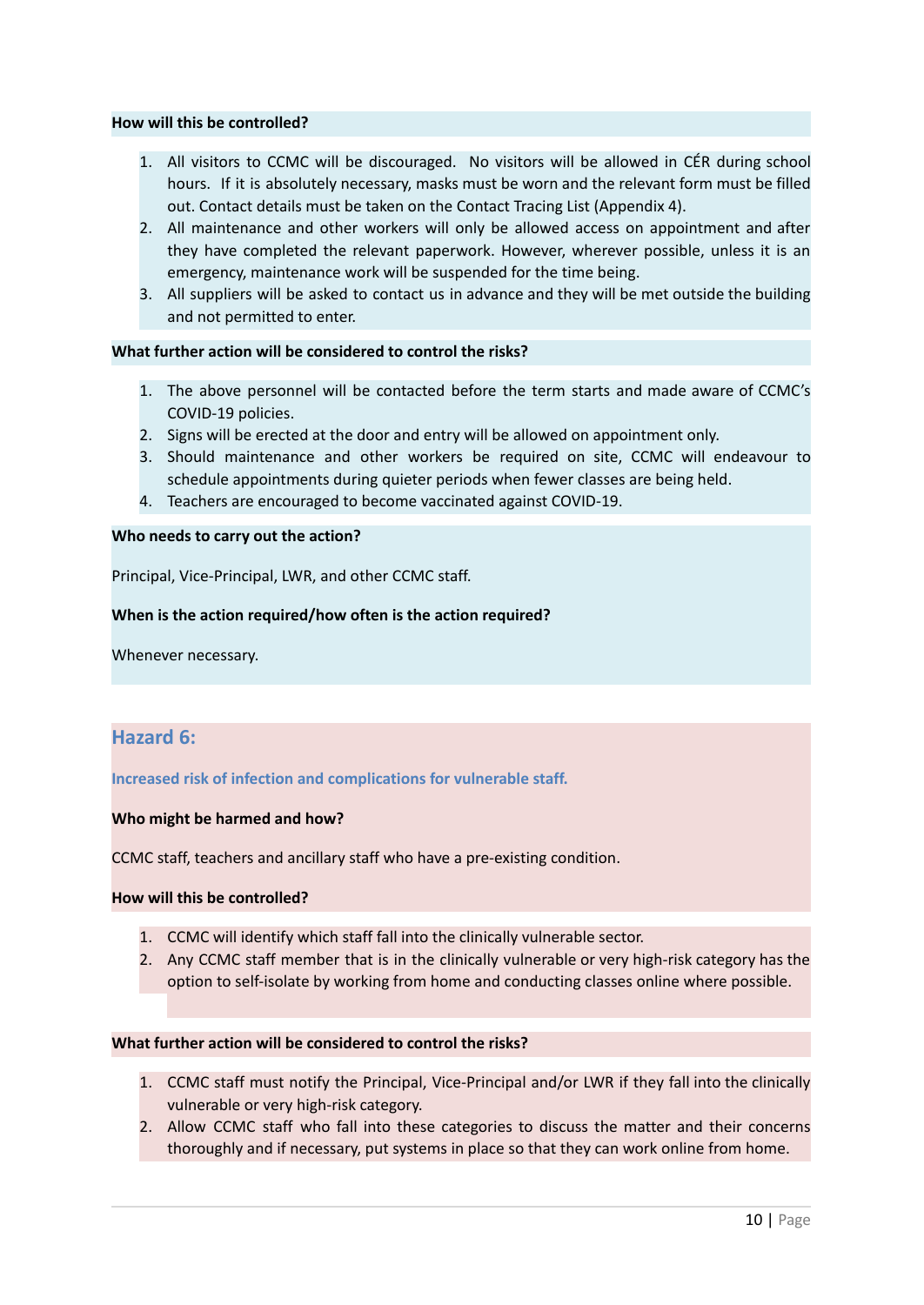3. Teachers are encouraged to become vaccinated against COVID-19.

### **Who needs to carry out the action?**

Principal, Vice-Principal and LWR.

**When is the action required/how often is the action required?**

When required.

### **Hazard 7:**

**Transmission of the virus via cash or payment.**

### **Who might be harmed and how?**

Principal, Vice-Principal and LWR via contact with payment.

### **How will this be controlled?**

- 1. Payment is enabled through the online invoices that are emailed to each family using the College system, 'My Music Staff and payment in encouraged in this format.
- 2. Alternatively, parents/guardians/students can request CCMC's bank details and pay online by bank transfer.
- 3. Where 1 and 2 are not possible, parents/guardians/students will be instructed to put the correct fee in an envelope along with details of the student(s), place it in the CCMC post box on the ground floor of CÉR, and notify the CCMC office. These envelopes will be opened 3 days after they are received.

### **What further action is required?**

Ensure that parents/guardians/students are fully aware of the CCMC payment system.

### **Who needs to carry out the action?**

Principal, Vice-Principal and LWR.

### **Hazard 8:**

### **COVID-19 contagion in group classes.**

### **Who might be harmed and how?**

The teacher and the students in the class.

### **How will this be controlled?**

- 1. All group classes will be held in halls or large rooms.
- 2. The students will be socially distanced, at least 2 metres apart but more if possible.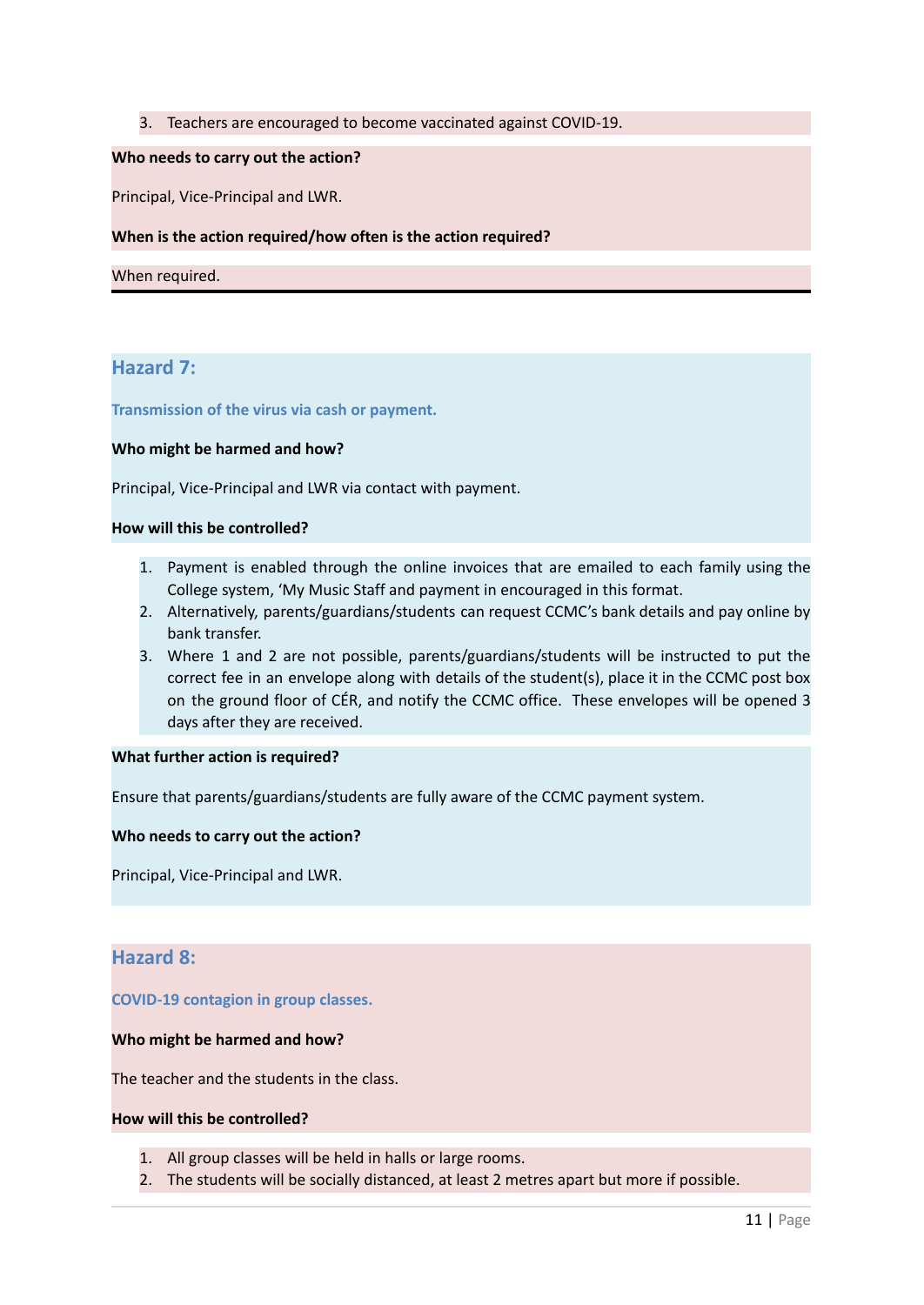- 3. Numbers will be limited to six to facilitate social distancing (with the exception of the Leaving Cert classes and Theory classes which are held in large rooms in CÉR).
- 4. Doors and windows will be opened as much as possible to facilitate air flow.
- 5. There will be breaks in between all classes to facilitate cleaning.
- 6. Photocopies will be kept to a minimum, and will be emailed to parents/guardians/students in advance of classes where possible. If this is not possible, photocopies will be made by CCMC staff having sanitised the photocopier and their hands before and after use (or by using disposable gloves especially for the task, which will then be discarded immediately after).
- 7. Where photocopies are necessary for class, the teacher will sanitise their hands before and after handing out the copies (or don disposable gloves to hand out the copies and then discard the gloves immediately after). The teacher will make every effort to have photocopies in the student's place before the student arrives to class to avoid cross contamination.

### **What further action is required?**

CCMC Staff will be reminded regularly about these procedures by the Principal, Vice-Principal and LWR.

### **Who needs to carry out this action?**

Principal, Vice-Principal, LWR and other CCMC staff.

### **Hazard 9:**

**COVID-19 Contagion in wind instruments and singing classes and classes that involve singing and recorder, and tuning instruments**.

### **Who might be harmed and how?**

The teacher and the students in the class.

### **How will this be controlled?**

Identify issues:

- 1. Tuning of instruments (guitar, ukulele, violin and other string instruments)
- 2. Aerosol from wind instruments and singing
- 3. Sharing of music stands

### **Control measures:**

1. String instruments will require tuning. Ideally, parents/guardians/students will tune instruments before class commences (using instructional videos on YouTube and tuning Apps if necessary). If this is not possible, the teacher will encourage and instruct the student(s) to tune their instrument from a safe social distance at the start of class. As a last resort, the teacher will tune the instrument and will disinfect his/her hands directly before and after this.